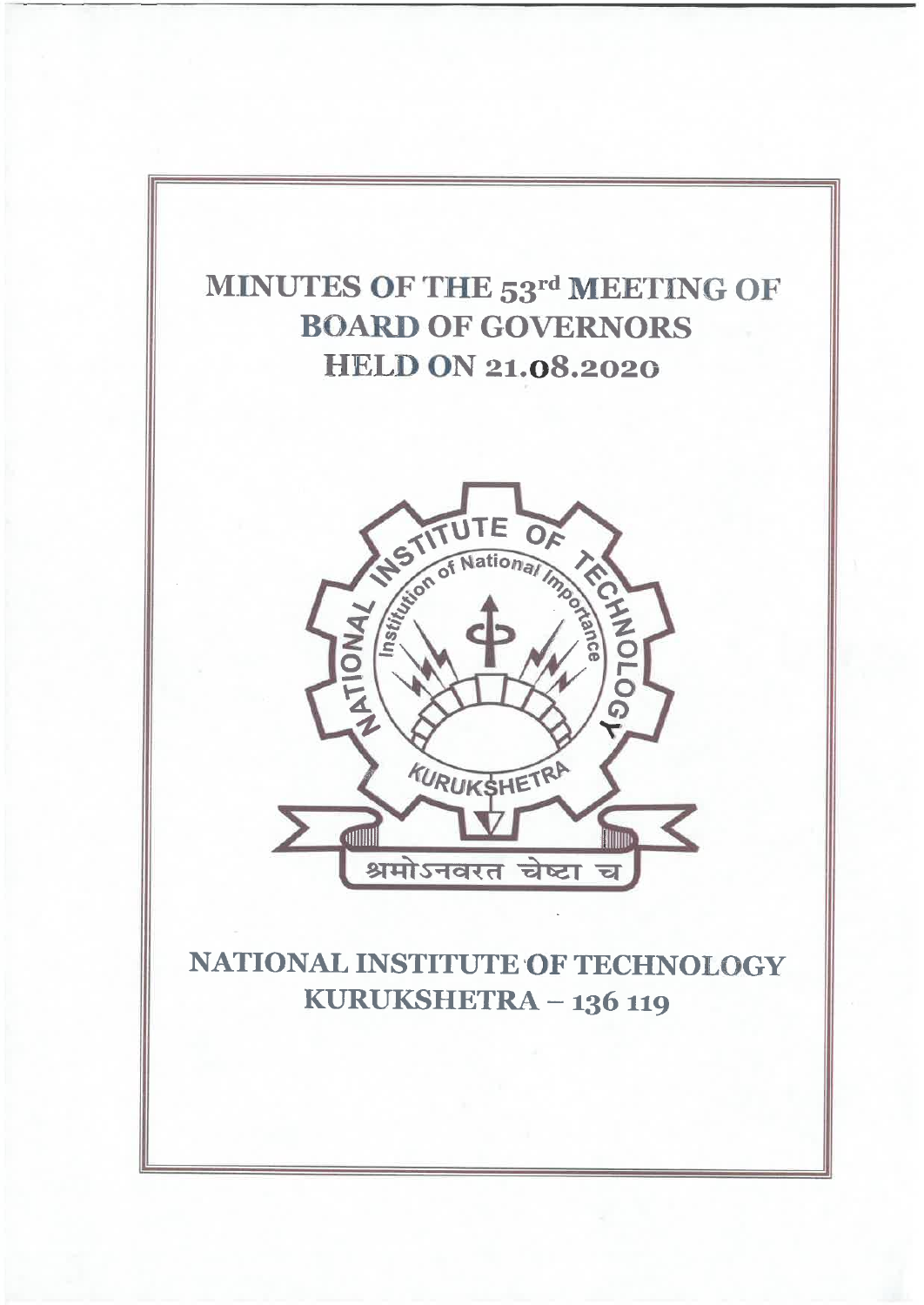# MINUTES OF THE 53rd MEETING OF THE BOARD OF GOVERNORS OF NATIONAL INSTITUTE OF TECHNOLOGY, KURUKSHETRA

The 53rd meeting of the Board of Governors of National Institute of Technology, Kurukshetra was held on Friday, the 21st August, 2020 at 11.30 a.m. through ONLINE.

#### Present:-

| 1.         | Dr. Satish Kumar<br>Director<br>NIT, Kurukshetra                                                                                                                                                                                                          | Chairperson (Acting) |
|------------|-----------------------------------------------------------------------------------------------------------------------------------------------------------------------------------------------------------------------------------------------------------|----------------------|
| 2.         | Shri Madan Mohan<br><b>Additional Director General</b><br>Department of Higher Education<br>Ministry of Education (Shiksha Mantralaya)<br>Government of India, Shastri Bhawan<br>New Delhi - 110015                                                       | Member               |
| 3.         | Shri D. K. Singh<br>Deputy Secretary (Finance)<br>Representative of<br>Joint Secretary and Financial Advisor<br>Department of Higher Education<br>Ministry of Education (Shiksha Mantralaya)<br>Government of India, Shastri Bhawan<br>New Delhi - 110015 | Member               |
| $\ddagger$ | Dr. Jyotindra Singh Sahambi<br>Professor & Dean Planning,<br>Department of Electrical Engineering<br>Indian Institute of Technology Ropar<br>Representative of<br>Director,<br>IIT Ropar, Ropar, Punjab - 140001                                          | Member               |
| 5.         | Dr. S. K. Madan<br>Professor<br><b>Civil Engineering Department</b><br>NIT, Kurukshetra                                                                                                                                                                   | Member               |
| 6.         | Mrs. Rupanshi Batra<br><b>Associate Professor</b><br><b>Electrical Engineering Department</b><br>NIT, Kurukshetra                                                                                                                                         | Member               |
| 7.         | Sh. G. R. Samantaray<br>Registrar $(I/C)$<br>NIT, Kurukshetra                                                                                                                                                                                             | Secretary            |
|            |                                                                                                                                                                                                                                                           |                      |

Minutes of the 53rd Meeting of Board of Governors held on 21st August, 2020. Page 1 of 7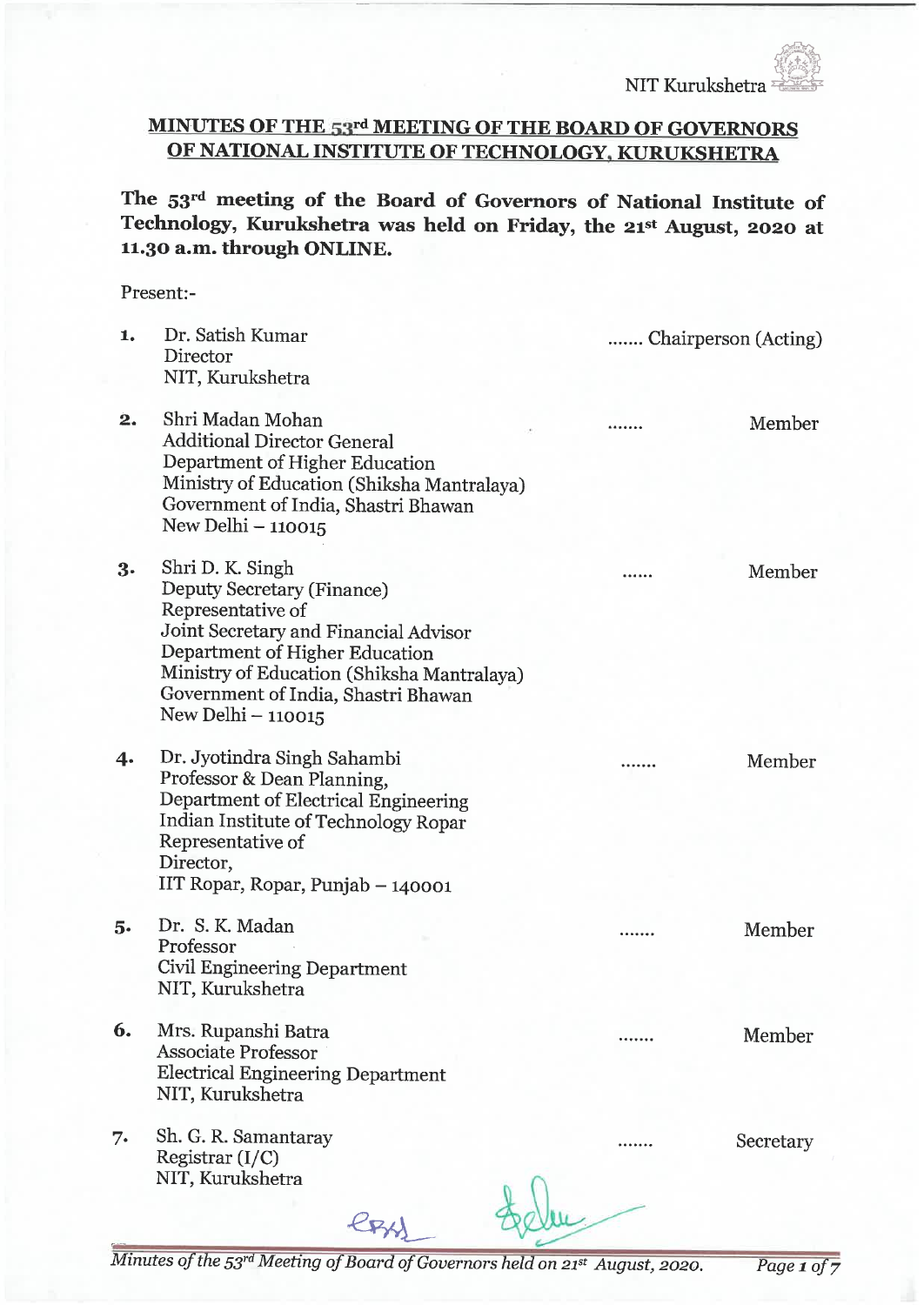At the outset, the Hon'ble Chairperson (Acting) welcomed the esteemed members of the BoG present in the 53rd meeting of the Board of Governors. Then the Chairperson (Acting) requested the Secretary to present the agenda items.

hereunder: The discussions / decisions taken in the meeting are recorded as

### BoG 53. 1 To note the leave of absence of members.

All the members of the Board were present in the meeting.

### BoG 53. 2 To apprise the Board about various initiatives / activities / achievements undertaken in the Institute by the Director.

The Board apprised the various initiatives / activities / achievements undertaken in the Institute by the Director.

# BoG 53.3 To confirm the minutes of the 52nd meeting of the Board of Governors of National Institute of Technology, Kurukshetra held on 06.12.2019.

The Board confirmed the minutes of the 52nd meeting of the Board of Governors of National Institute of Technology, Kumkshetra held on 06.12.2019.

# BoG 53.4 To note the Action Taken Report on the minutes of 52nd Meeting of Board of Governors of National Institute of Technology, Kurukshetra held on 06.12.2019.

After getting the clarification in respect of BoG item No.  $52.7$ (ii) that the directions of the Supreme Court regarding fee refund norms for admission withdrawal/cancellation have been complied in the Institute, the Board noted the Action Taken Report on the minutes of 52nd Meeting of Board of Governors of National Institute of Technology, Kurukshetra held on 06.12.2019.

### BoG53. 5 To consider and review the performance evaluation (quarterly basis) as per Clause-H-of the Memorandum of Understanding (MoU) between National Institute of Technology (NIT), Kurukshetra and administrative Ministry of Human Resource Development (MHRD), Department of Higher Education, New Delhi for the year 2019-26.

The Board considered and discussed the performance evaluation for the year 2019-20 in detail. The Board appreciated the work done in the Institute especially regarding patents, publications, no case of ragging and sexual harassment, improvement in NIRF ranking, etc. The Board resolved that the performance evaluation report be sent to the Ministry

less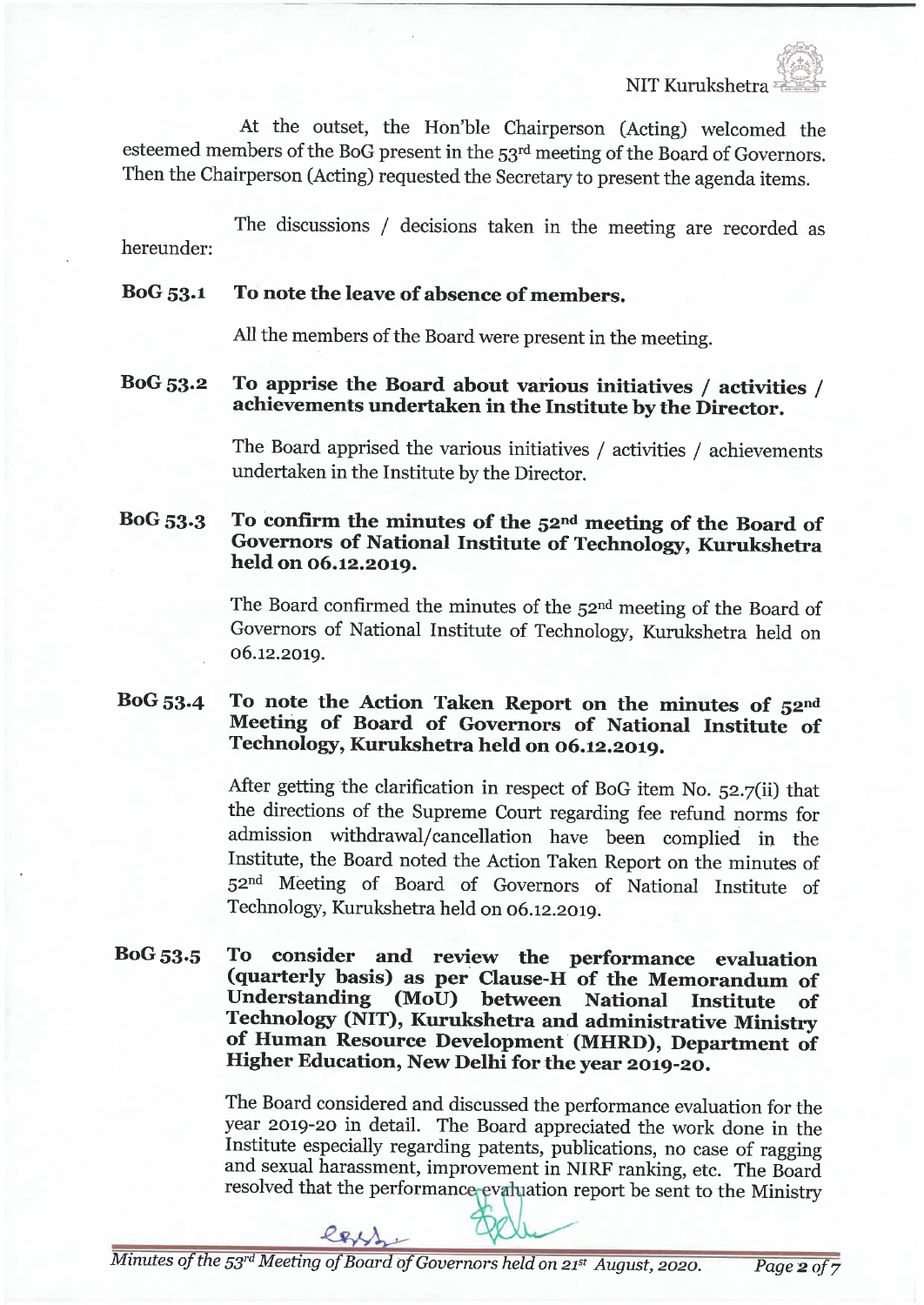NIT Kumkshetra

for joint review by the Institute and Ministry of Education (Shiksha Mantralaya).

The Board was apprised that the Performance Evaluation Annexure of MoU needs some modifications to make it more realistic and effective. Thereafter, the Board suggested to the Director, NIT Kurukshetra to forward an agenda item in this regard to the Ministry for the consideration of Council of NITSER in its next meeting.

BoG 53. 6 To note the action taken by the Institute on the Memorandum of Understanding (MoU) between National Institute of Technology (NIT), Kurukshetra and administrative Ministry of Human Resource Development (MHRD), Department of Higher Education, New Delhi for the year 2020-21.

> The Board noted the action taken by the Institute on the Memorandum of Understanding (MoU) between National Institute of Technology (NIT), Kurukshetra and administrative Ministry of Human Resource Development (MHRD), Department of Higher Education, New Delhi for the year 2020-21.

### BoG  $53.7$  To note the minutes of  $37<sup>th</sup>$  meeting of the Senate, National Institute of Technology, Kurukshetra held on 10.12. 2019.

The Board noted the minutes of 37th meeting of the Senate, National Institute of Technology, Kurukshetra held on 10. 12. 2019.

# BoG 53. 8 To note the minutes of 38th meeting of the Senate, National Institute of Technology, Kurukshetra held on 6.2.2020.

The Board noted the minutes of 38th meeting of the Senate, National Institute of Technology, Kurukshetra held on 6. 2.2020.

# BoG 53.9 To note the minutes of 39th meeting of the Senate, National Institute of Technology, Kurukshetra held online on 23. 7. 2020.

The Board noted the minutes of 39<sup>th</sup> meeting of the Senate, National Institute of Technology, Kurukshetra held online on 23.7.2020.

# BoG 53. 10 To note the instructions of MHRD letter dated 11. 12. 2019 for discontinuation of Interviews at Junior Level Posts in the NITs.

The Board adopted the instructions contained in MHRD letter no. F.No.  $35 - 4$  / 2016 - TS.III dated 11.12.2019 for discontinuation of Interviews at Junior Level Posts in the NITs.

 $e_{R}$ 

Minutes of the 53rd Meeting of Board of Governors held on 21st August, 2020. Page 3 of 7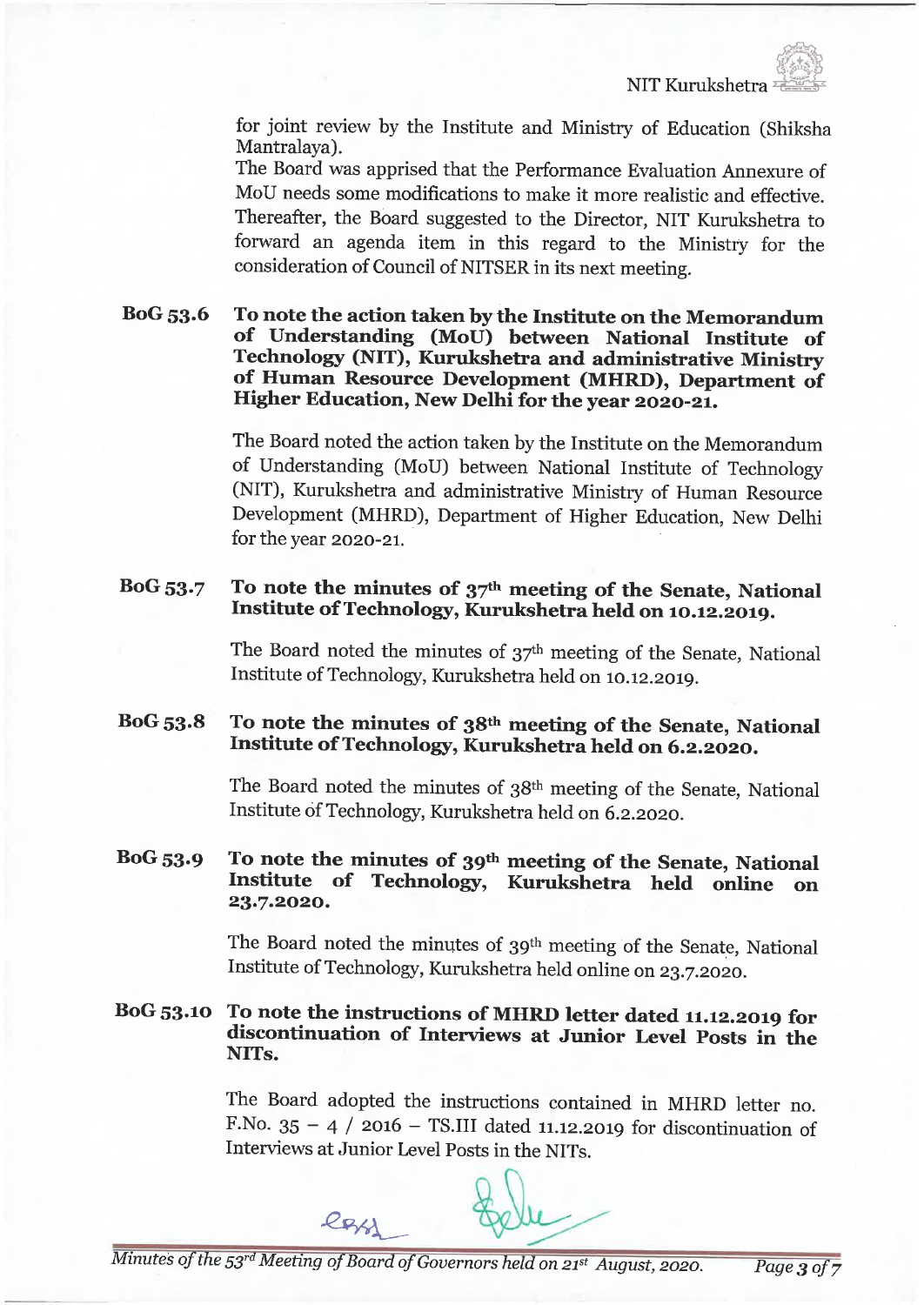# BoG 53.11 To adopt the guidelines for the engagement of Adjunct Faculty in various Departments of the Institute as per the guidelines approved by the Council of NITSER.

The Board adopted the guidelines approved by the Council of NITSER in its 12<sup>th</sup> meeting held on 25.09.2019 for the engagement of Adjunct Faculty in various Departments of the Institute.

#### BoG 53. 12 To note the decision of Council NITSER on the recommendation of Oversight Committee for removing anomalies in the Recruitment Rules of Faculty of NITs notified on 24. 07. 2017.

The Board adopted the decision of Council of NITSER in its 12th meeting held on 25. 09. 2019 with reference to the recommendation of Oversight Committee dated 31.08.2019 for removing anomalies in the Recruitment Rules of Faculty of NITs.

#### BoG 53. 13 To note the decision of the Council of NITSER regarding the change in nomenclature of Assistant Professor (on contract) in NITS.

The Board adopted the decision of the Council of NITSER regarding the change in nomenclature of Assistant. Professor (on contract); direct entry through open advertisement at AGPs of Rs. 6ooo/- and Rs. Sooo/- only; and a Faculty joining a NIT at AGP of Rs. 6ooo/- may be upgraded to AGP of Rs. yooo/- after the completion of one year, if found suitable by a duly constituted Selection Committee, but not through open advertisement. The Faculty should have the same eligibility as mentioned in the recruitment rules for appointment at AGP of Rs. 7000/-.

### BoG 53.14 To note the decision of Council of NITSER in its  $12<sup>th</sup>$  meeting held on 25.09.2019 regarding tuition fee waiver for SC/ST/PH category of students of M.Tech. programmes in NITs.

The Board noted the decision of Council of NITSER in its 12th meeting held on 25. 09.2019 regarding tuition fee waiver for SC/ST/PH category of students of M. Tech. programmes in NITs.

### BoG 53. 15 To note the guidelines for Sabbatical Leave and Special Casual Leave for Faculty of NITs as approved by the Council of NITSER in its  $12<sup>th</sup>$  meeting held on  $25.09.2019$ .

The Board adopted the guidelines for Sabbatical Leave and Special Casual Leave of IIT Delhi for Faculty of NITs as approved by the Council of NITSER in its 12<sup>th</sup> meeting held on 25.09.2019.

 $e_{R}$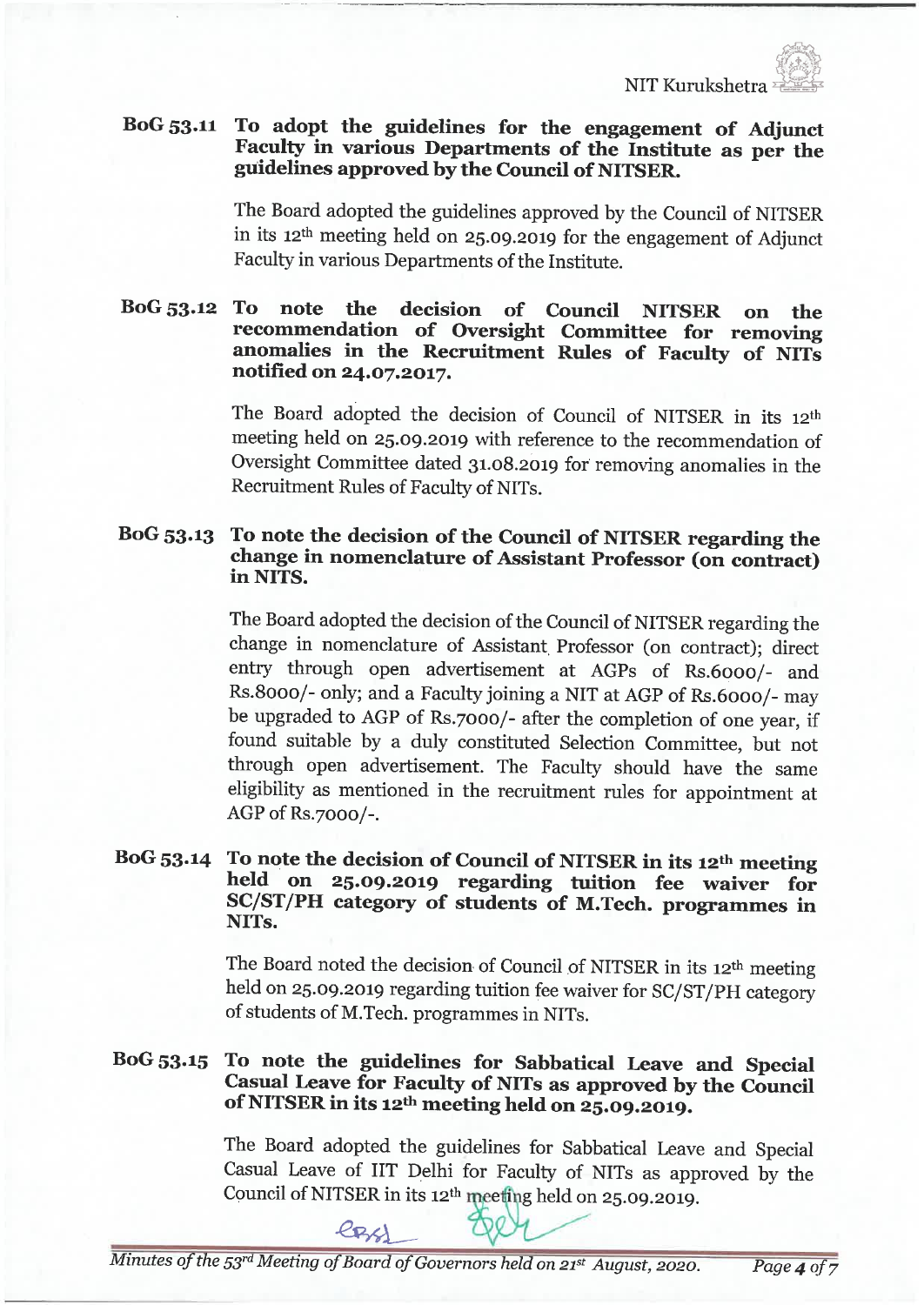

# BoG 53. 16 To note the appointment of Part-Time Chief Vigilance Officer of the Institute.

The Board noted the appointment of Dr. Surinder Deswal, Professor, Civil Engineering Department as Part-Time Chief Vigilance Officer of the Institute w.e.f. 18.12.2019 vide notification No. Gen.  $I/3753/7087$ dated 18.12.2019 as per the procedure laid down in MHRD letter F. No. 12 - 9 / 2017 - TS.III dated 19th July 2017.

# BoG 53. 17 To consider the confirmation of Professors recruited against Advertisement N0.36/2018.

The Board considered and approved the confirmation of Professors as proposed by the Institute for serial no. i to 6 in the agenda subject to their vigilance clearance report.

# BoG 53.18 To consider the confirmation of the non-teaching employees of this Institute recruited against Advertisement  $\overline{No}.41/2018$ .

The Board considered and approved the confirmation of the nonteaching employees of this Institute for serial no. 1 to 33 in the agenda subject to their vigilance clearance report and with the condition that total number of non-teaching staff appointed on regular basis should in no case exceed the sanctioned strength of non-teaching of the Institute.

### BoG 53-19 To consider the confirmation in respect of Shri Pankaj Kumar Bayati, Deputy Registrar.

After detailed deliberations the Board decided that the confirmation in respect of Shri Pankaj Kumar Bayati, Deputy Registrar be placed in the next meeting of the Board with more details.

#### BoG 53. 20 Action taken on the minutes of BoG Agenda Item No. 52. <sup>13</sup> regarding fixation of pay in respect of Assistant Professors recruited in the Pay Band of Rs. i56oo-39ioo + AGP of Rs. 6ooo/- + 02 non-compounded increments against the Advt. No.14/2012 and Advt. No.05/2013.

The Board considered and deliberated the report of the committee dated 11.03.2020. In this regards the Department of Personnel & Training, Ministry of Personnel, Public Grievances & Pensions, Government of India, OM No. F. No. i/7/2017-Estt (Pay-I) dated 24th July, 2020 was taken into reference. The Board decided that it will be appropriate the pay fixation, of the Assistant Professors recruited in Pay Band-3 of  $Rs.15600-39100 + AGP$  of  $Rs.6000/- + 2$  non-compounded increments against the Advt. No.14/2012 and Advt. No.05/2013 be done as per the procedure indicated in the above OM of DoPT dated 24.07.2020.



Minutes of the 53rd Meeting of Board of Governors held on 21st August, 2020. Page 5 of 7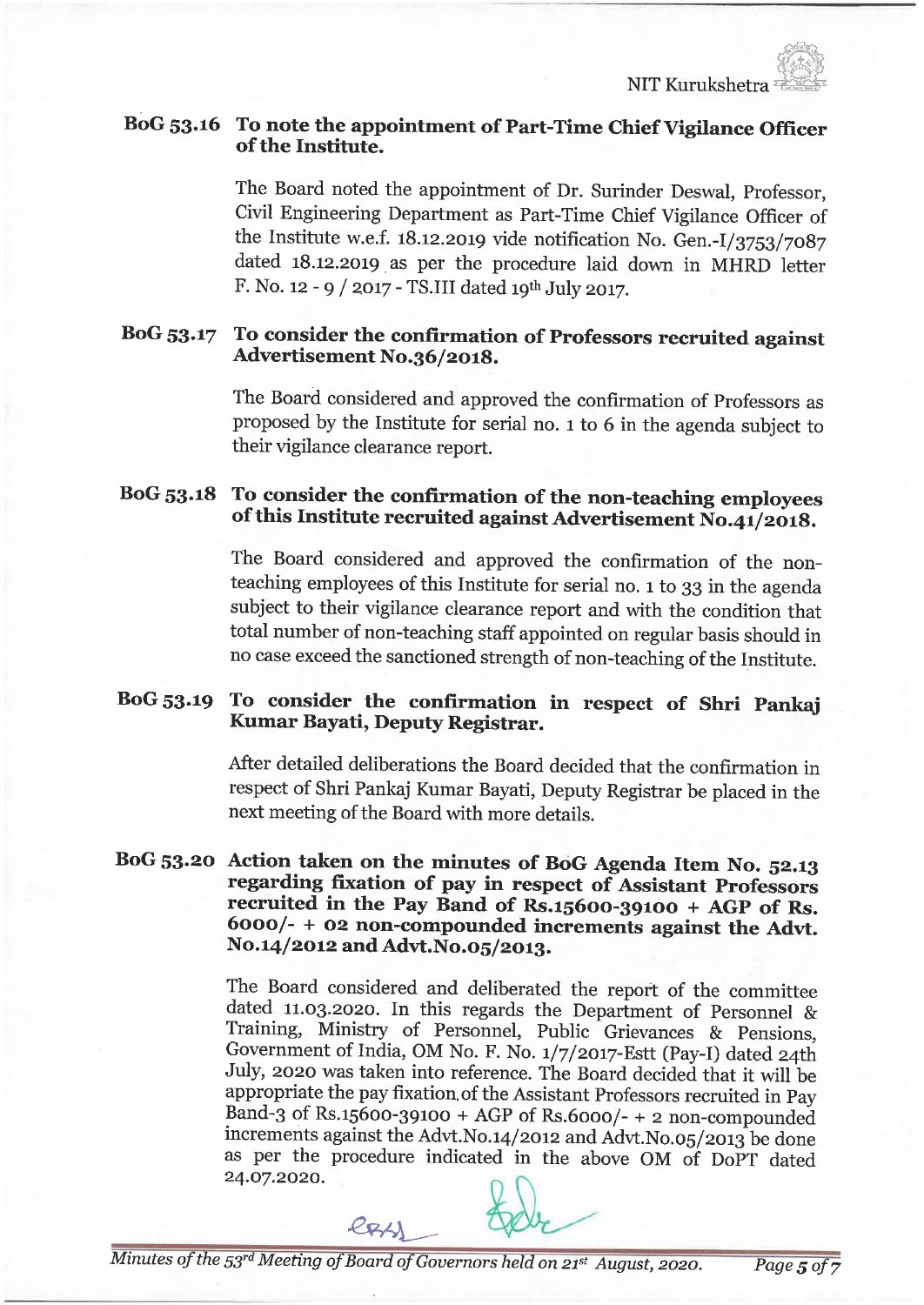

#### BoG 53.21 To decide the matter of Recruitment of Associate Professor against Advt. N0. 03/2018 in view of the orders of Hon'ble Division Bench of High Court of Punjab & Haryana, Chandigarh.

After detailed deliberation on the matter of Recruitment of Associate Professor against Advt. N0.03/2018 with reference to the decision of Hon'ble Division Bench of High Court of Punjab & Haryana,  $0, 12.2019$ , the Board approved the recommendations of the Selection Committee constituted for the appointment of Associate Professors. The Board decided that appointment letters be issued to the selected candidates in terms of the order of the Hon'ble High Court without applying the relaxation in qualification as contained in letter of the MHRD dated 06. 10. 2017. The Board confirmed the minutes of this agenda item.

# BoG 53-22 To consider the relaxation in the educational qualifications for promotional posts in respect of existing non-teaching staff of the Institute.

After due appraisal of the hardship/stagnation of the non-teaching staff of the Institute and detailed deliberations, the Board decided that the issue of relaxation in the educational qualifications for promotion to higher grade from lower grade for promotional posts in respect of existing non-teaching staff of the Institute be referred to the Ministry of Education (Shiksha Mantralaya) so as to place the matter for consideration before the Oversight Committee.

# BoG 53. 23 To consider the relieving from services of the Institute in respect of Shri Vikash Kumar, Junior Assistant.

The Board considered the matter and after detailed discussion the Board decided to relieve Shri Vikash Kumar, Junior Assistant from services of the Institute.

The Board confirmed the minutes of this agenda item.

# BoG 53. 24 To report the approval accorded by the Hon'ble Chairperson (Acting), Board of Governors.

The Board ratified the approval accorded by the Hon'ble Chairperson (Acting), Board of Governors.